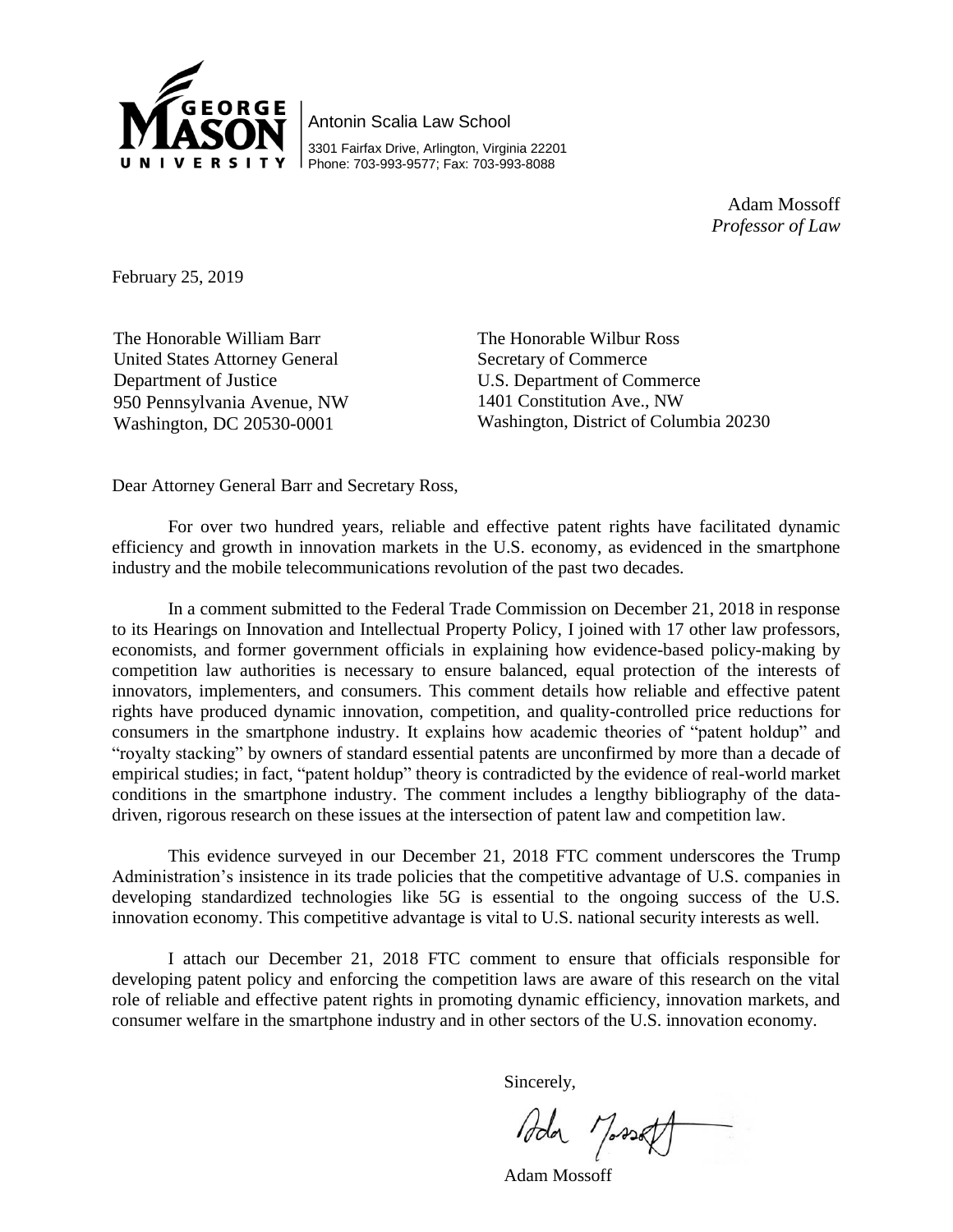Honorable William Bar and Wilbur Ross Page 2 of 2

## cc:

Assistant Attorney General Makan Delrahim Department of Justice Antitrust Division 950 Pennsylvania Ave. NW Washington, DC 20530-0001

The Honorable Andrei Iancu Under Secretary of Commerce for Intellectual Property and Director of the United States Patent and Trademark Office United States Patent and Trademark Office 600 Dulaney Street Alexandria, Virginia 22313

The Honorable Lindsey Graham *Chairman* Committee on the Judiciary United States Senate Washington, D.C. 20510

The Honorable Dianne Feinstein *Ranking Member* Committee on the Judiciary United States Senate Washington, D.C. 20510

The Honorable Jerry Nadler *Chairman* Committee on the Judiciary U.S. House of Representatives Washington, DC 20515

The Honorable Doug Collins *Ranking Member* Committee on the Judiciary U.S. House of Representatives Washington, DC 20515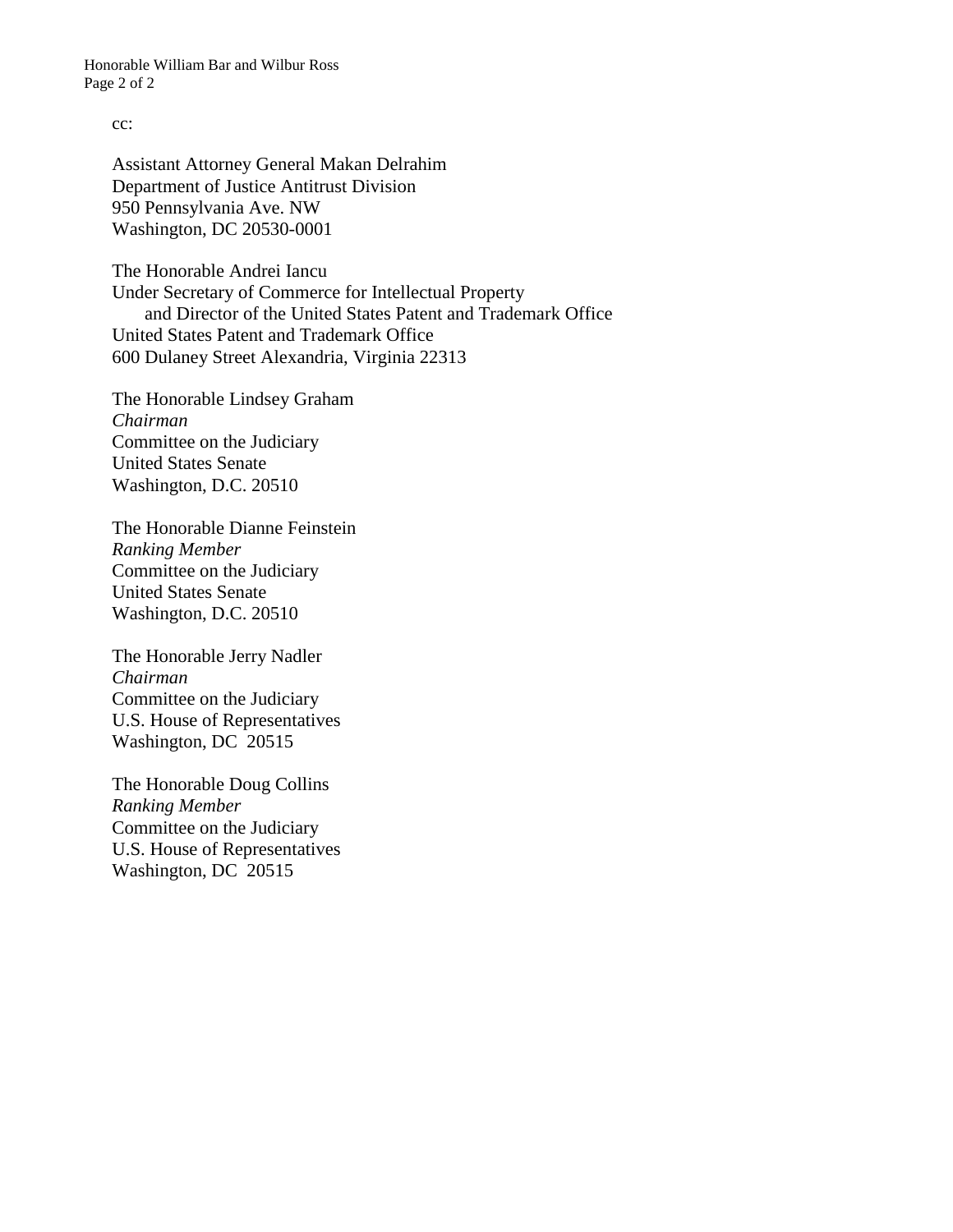December 21, 2018

## **Via Electronic Submission**

Mr. Donald S. Clark Secretary of the Commission Federal Trade Commission 600 Pennsylvania Avenue NW Washington, DC 20580

## **Re: Competition and Consumer Protection in the 21st Century Hearings— Public Comments Following Hearing #4 on Innovation and Intellectual Property Policy**

Dear Secretary Clark,

As legal academics, economists, and former government officials who are experts in antitrust law and intellectual property law, we respectfully submit these comments and an Appendix in response to the request for public comments following the Federal Trade Commission's Hearings on Innovation and Intellectual Property Policy held October 23-24, 2018, as part of the FTC's Hearings on Competition and Consumer Protection in the 21st Century.

We support evidence-based policy-making by the FTC concerning all aspects of technological innovation, intellectual property (IP) rights, and the relationship between IP rights and innovation markets. It is imperative that the FTC ground any policy statements, investigations, or enforcement actions, not on academic theories about how IP rights might potentially be misused in stylized theoretical models, but on persuasive evidence of actual consumer harm from anticompetitive practices in real-world markets. Otherwise, regulatory overreach could undermine the economic incentives and resulting stream of innovative products and services that consumers enjoy in markets in which reliable and effective IP rights attract the private capital necessary to fund the high costs of R&D and the commercialization process.

Few economists and policymakers would question that reliable and effective property rights are a necessary predicate for supporting investment in conventional physical-goods markets. Logic holds that this economic principle applies for the innovators, investors, and entrepreneurs in the information technology and life sciences markets at the core of the US innovation economy.

Given reliable and effective IP rights, multiple empirical studies support the proposition that firms are more willing to incur substantial costs and bear significant risks in undertaking longterm R&D. Two well-known examples are the approximately \$2.6 billion dollars required to bring a new drug to market or the billions in dollars required to develop new communications technologies like 5G. These and other long-term R&D investments occur in commercial environments in which courts and administrative agencies secure reliable and effective IP rights.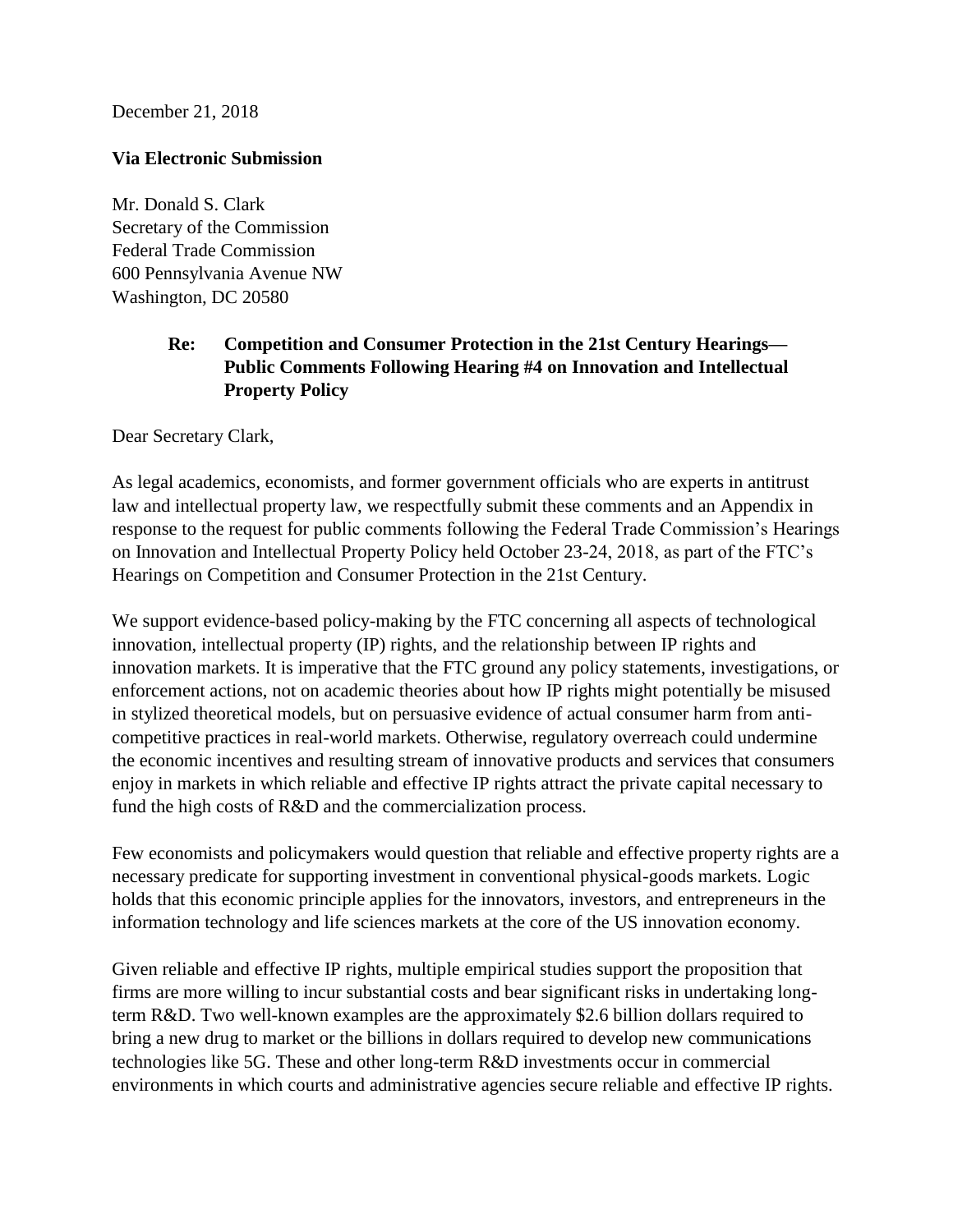In recent years, antitrust agencies have sometimes taken policy actions in IP-intensive markets that overlook this fundamental connection between secure property rights, investment incentives, R&D, and commercialization activities. These regulatory actions have been based on academic theories and anecdotal reports that have not been put to thoroughgoing, rigorous empirical tests.

To illustrate the risks of making policy without firm empirical support, consider the smartphone industry. For over a decade, theoretical predictions have been made that comparatively high numbers of patents covering technologies used in a single multi-component consumer product a smartphone—would create "patent thickets," "royalty stacking," and "patent holdup" that would increase prices, constrain output, and stunt innovation. Based on these conjectures, antitrust agencies around the world have issued policy statements, undertaken enforcement actions, and imposed billions of dollars in fines—often directed at the firms that had pioneered the fundamental technologies behind wireless communications. Yet those proposing this testable hypothesis never actually tested it. Empirical researchers who subsequently did so found little to no evidence of "patent holdup." Contrary to theory, real-world market conditions in the smartphone industry are characterized by constant lower quality-adjusted prices, robust market entry by new producers, and continuously increasing performance standards. Consumers in the US and around the globe have benefited from the virtuous feedback effect between secure property rights in new technologies, strong investment flows, and robust R&D output. The evidentiary burden surely rests on those who propose taking policy actions that would erode the property-rights foundation behind this technological and economic success story.

The smartphone industry is just one of multiple innovation markets that exhibit a positive relationship between reliable and effective patent rights, increased innovation, and economic growth. This evidence demonstrates a close relationship in the biopharmaceutical, medical device and certain information technology markets between patent protection and startups' ability to secure financing for R&D and to undertake the costly commercial task of translating R&D into new products and services for consumers. This relationship is especially powerful in the case of startups that are often the source of breakthrough innovation. One empirical study shows that a startup with a patent more than doubles its chances of obtaining venture capital funding compared to a startup without a patent. Without a secure IP portfolio, venture capital and other investors will decline to support startups that often have few other legal or commercial mechanisms by which to secure their products and services against imitation by larger incumbents. For similar reasons, larger firms that specialize in R&D but do not have downstream production and distribution capacities require a secure IP portfolio to support a licensing infrastructure that generates the returns necessary to fund continued R&D that ultimately benefits downstream companies in the value chain and end-users in the marketplace.

Antitrust policy has long followed an error-cost approach that takes into account the relative costs associated with overenforcement (false positive errors) and underenforcement (false negative errors) of the antitrust laws. Consistent with this approach, the FTC's policymaking and enforcement actions in innovation markets should be based on valid empirical evidence that makes it possible to weigh the likely costs and benefits of the agency's actions.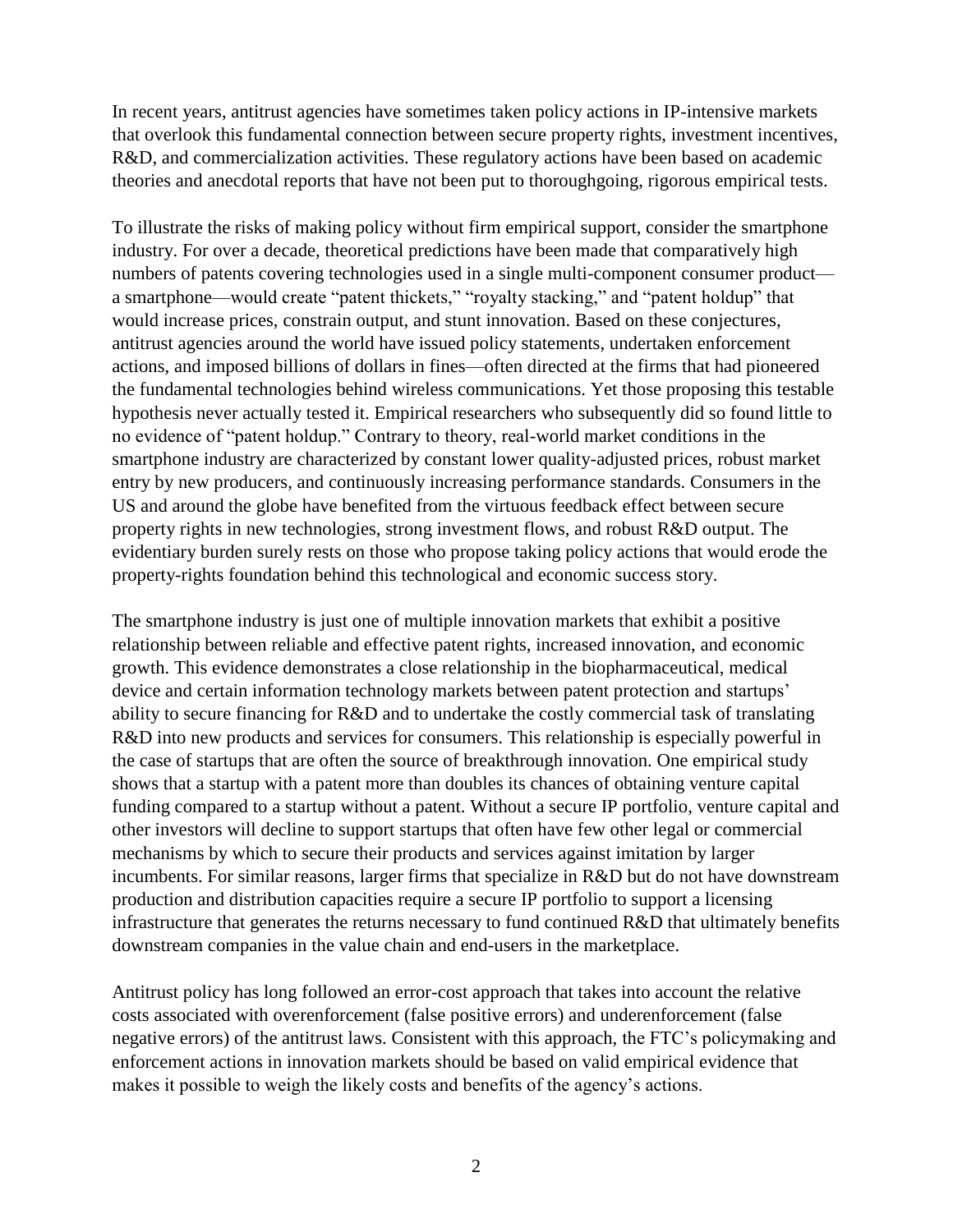This concern is especially relevant in evaluating the likelihood of consumer harm and the impact on innovation from patent infringement litigation. Like any form of civil litigation, patent litigation can be used for either legitimate or opportunistic purposes. Based on a limited body of evidence that suffers from substantial methodological shortcomings, antitrust agencies have issued statements and taken actions supporting blanket denials of the availability of injunctive relief for all patent owners who primarily license their technologies ("non-practicing entities").

A broader empirical literature has looked more closely with rigorous analysis and uncovered a far more nuanced market and legal reality. First, no empirical study has demonstrated that patent owners' requests for injunctive relief after findings of defendants' infringement of their property rights have resulted systematically either in consumer harm or in slowing down the pace of technological innovation. Second, researchers have found that the "non-practicing entities" or "patent assertion entities" rubric encompasses a large number of business models that generate social gains by providing licensing and other mechanisms for undercapitalized individual inventors, startups, small firms, and universities. These innovators lack the commercial means to extract revenue from R&D that can generate valuable new products and services for consumers. Painting all of these entities with the same rhetorical broad brush threatens to unravel a rich ecosystem of inventors, startups, and entrepreneurs that rely on the legal backstop of injunctive relief to support markets in intellectual assets. Abusive litigation practices by a limited number of patent owners could and should be targeted surgically through fee-shifting and other standard tools available in all civil litigation. Again, regulatory intervention without a firm evidentiary basis runs the risk of harming consumer welfare by undermining the reliable and effective patent rights on which innovators, venture capitalists, startups, and other market participants rely in creating and expanding the innovation markets that benefit everyone.

In support, we attach an Appendix of articles that provide rigorous empirical studies and evidence-based analyses of IP-driven innovation markets, patent licensing, and patent litigation.

In conclusion, the FTC should continue to develop policies and undertake enforcement actions only with evidence of proven harms to consumers and with proper consideration of the costs in undermining reliable and effective IP rights that have consumer-welfare enhancing effects in the US innovation economy. A balanced consideration of the evidence on both harms and benefits is necessary to ensure balanced protection of innovators and consumers. We are confident that a commitment by the FTC to a program of evidence-based policy-making will lead to a vibrant, dynamic innovation economy supported by a secure foundation of IP rights that will continue to benefit consumers in the US and around the world.

Sincerely,

Kristina M. L. Acri Associate Professor of Economics The Colorado College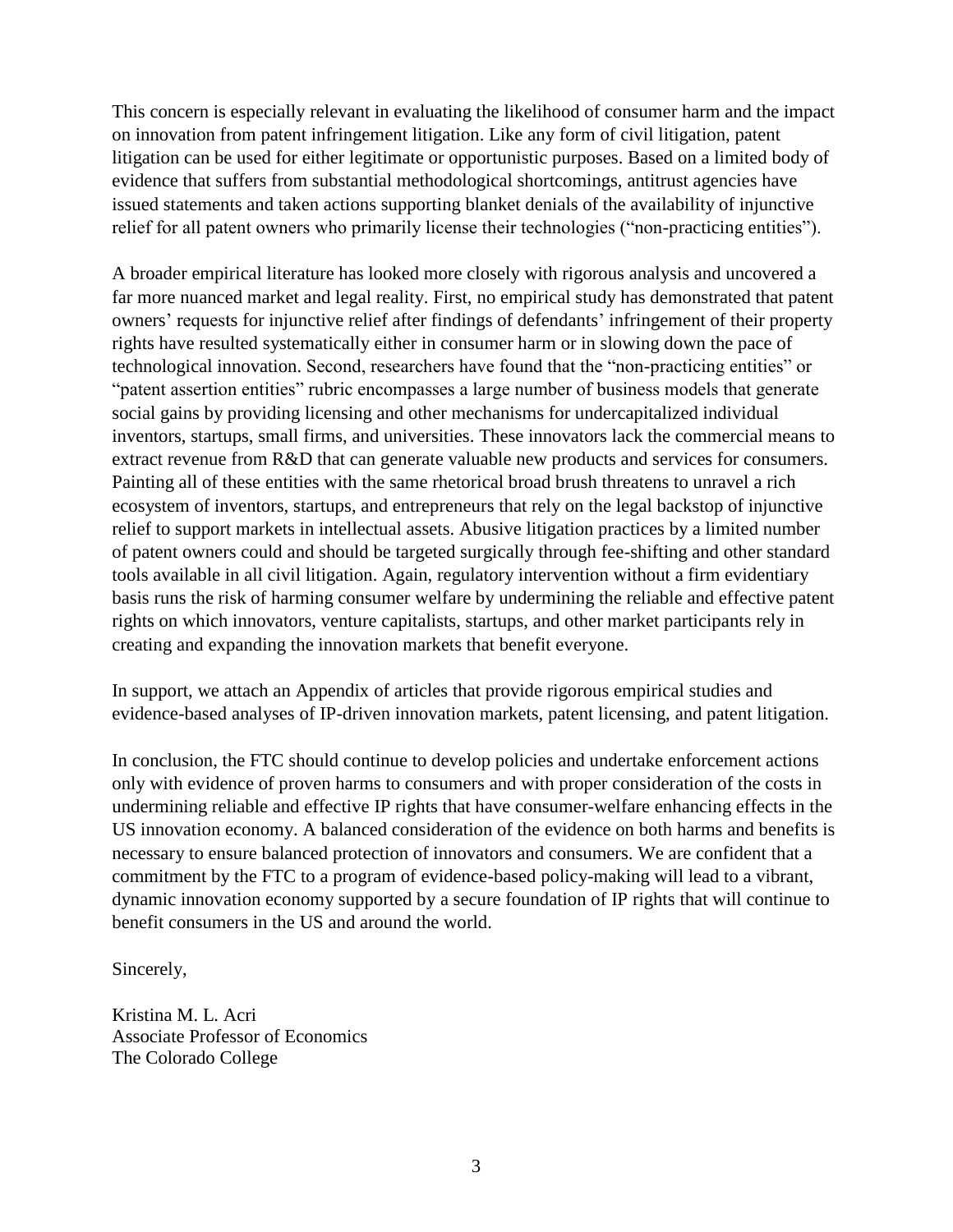Jonathan Barnett Professor of Law USC Gould School of Law

Andrew Beckerman-Rodau Professor of Law Suffolk University Law School

Ronald A. Cass Dean Emeritus, Boston University School of Law Former Vice-Chairman and Commissioner, United States International Trade Commission

The Honorable Douglas H. Ginsburg Senior Circuit Judge, United States Court of Appeals for the District of Columbia Circuit, and Professor of Law, Antonin Scalia Law School George Mason University

Stephen Haber A.A. and Jeanne Welch Milligan Professor Stanford University

Christopher M. Holman Professor of Law UKMC School of Law

Keith N. Hylton William Fairfield Warren Distinguished Professor Boston University School of Law

David J. Kappos Former Under Secretary of Commerce and Director United States Patent & Trademark Office

Erika Lietzan Associate Professor of Law University of Missouri School of Law

The Honorable Paul Michel Chief Judge (Ret.), United States Court of Appeals for the Federal Circuit

Damon C. Matteo Course Professor Tsinghua University in Beijing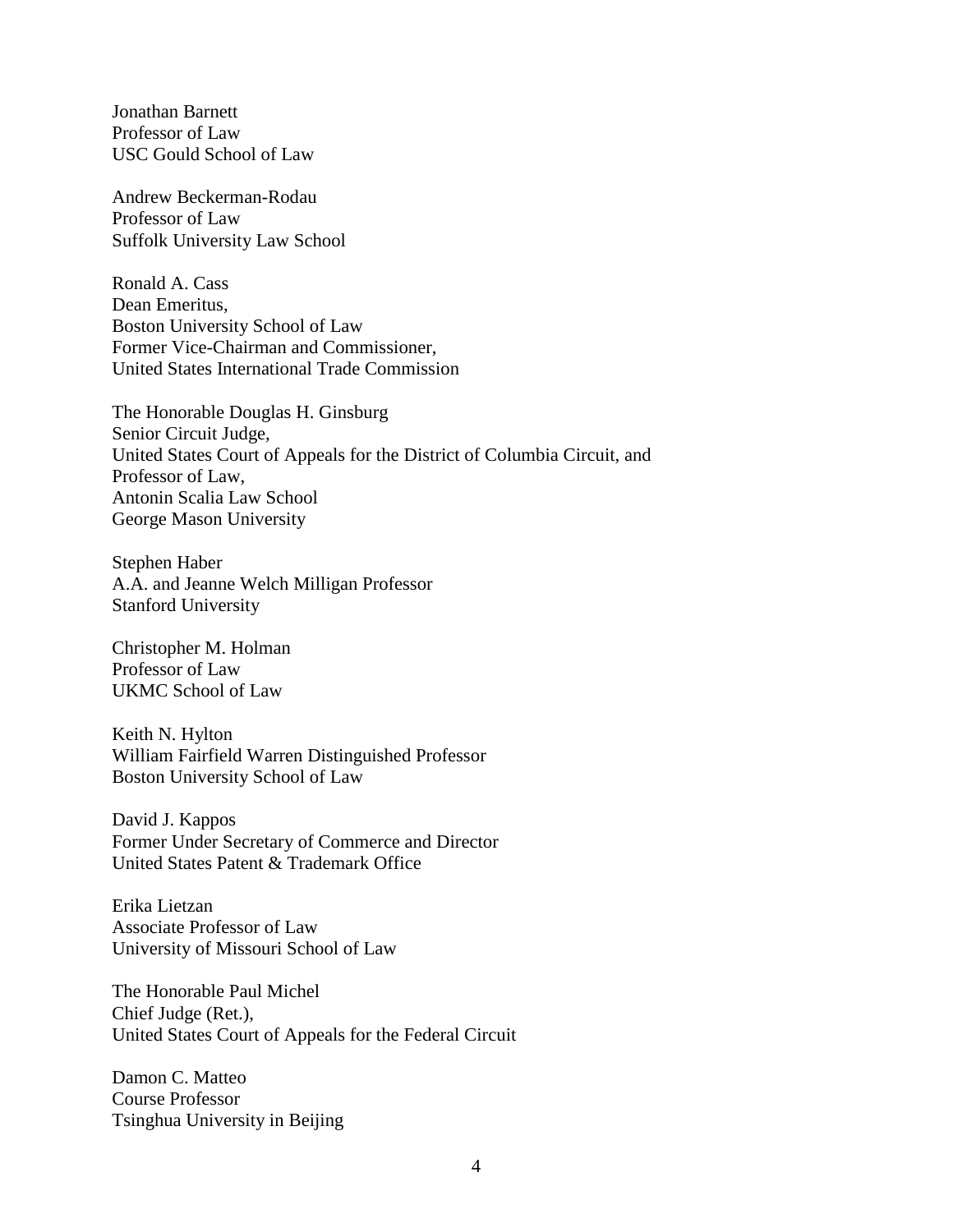Adam Mossoff Professor of Law Antonin Scalia Law School George Mason University

Sean M. O'Connor Boeing International Professor of Law University of Washington School of Law

Kristen Osenga Professor of Law University of Richmond School of Law

Matthew L. Spitzer Howard and Elizabeth Chapman Professor of Law Northwestern University School of Law

Saurabh Vishnubhakat Associate Professor of Law Texas A&M University School of Law

Joshua D. Wright University Professor, Antonin Scalia Law School George Mason University Former Commissioner, Federal Trade Commission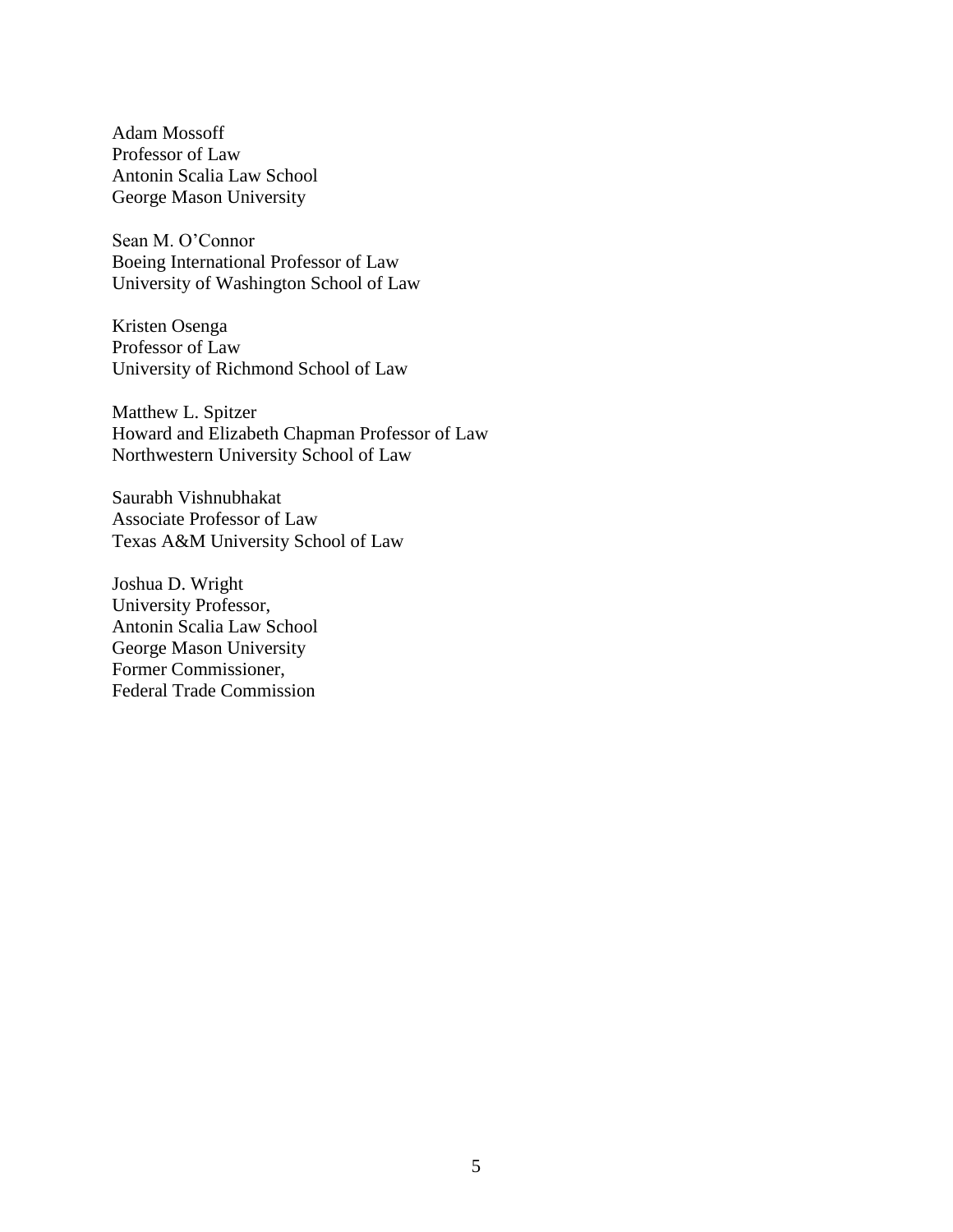## APPENDIX

Kristina M. L. Acri, née Lybecker, *Economic Growth and Prosperity Stem from Effective Intellectual Property Rights*, 24 Geo. Mason L. Rev. 865 (2017), http://georgemasonlawreview.org/wp-content/uploads/2017/11/24\_4\_Lybecker.pdf

Ashish Arora & Robert P. Merges, *Specialized Supply Firms, Property Rights and Firm Boundaries,* 14 Ind. & Corp. Change 451 (2005)

Jonathan H. Ashtor, *Does Patented Information Promote Progress?* (June 22, 2017), https://ssrn.com/abstract=2857697

Jonathan H. Ashtor, *Opening Pandora's Box: Analyzing the Complexity of U.S. Patent Litigation*, 18 Yale J. L. & Tech. 217 (2016), https://ssrn.com/abstract=2736556

Jonathan M. Barnett, *Antitrust Overreach: Undoing Cooperative Standardization in the Digital Economy* (Nov. 2018), https://ssrn.com/abstract=3277667

Jonathan M. Barnett, *Has the Academy Led Patent Law Astray?*, 32 Berk. Tech. L. J. 1313 (2017), http://btlj.org/data/articles2017/vol32/32\_4/Barnett\_web.pdf

Jonathan M. Barnett*, From Patent Thickets to Patent Networks: The Legal Infrastructure of the Digital Economy*, 55 Jurimetrics J. 1 (2014), https://ssrn.com/abstract=2431917

Jonathan M. Barnett, *Three Quasi-Fallacies in the Conventional Understanding of Intellectual Property*, 12 Journal of Law, Econ. and Pol. 1 (2016), https://ssrn.com/abstract=265636

Christopher A. Cotropia, Jay P. Kesan & David L. Schwartz, *Unpacking Patent Assertion Entities (PAEs), 99 Minn. L. Rev. 649 (2014), https://ssrn.com/abstract=2346381* 

Richard Epstein, F. Scott Kieff & Daniel F. Spulber, *The FTC, IP, and SSOs: Government Hold-Up Replacing Private Coordination*, 8 J. Comp. L. & Econ. 1 (2012), https://ssrn.com/abstract=1907450

Richard A. Epstein & Kayvan Noroozi, *Why Incentives for Patent Hold Out Threaten to Dismantle FRAND and Why It Matters*, 32 Berkeley Tech. L. J. (2018), https://ssrn.com/abstract=2913105

Joan Farre-Mensa, Deepak Hegde, & Alexander Ljungqvist, *What Is a Patent Worth? Evidence from the U.S. Patent 'Lottery'* (USPTO Econ. Working Paper No. 2015-5, Mar. 2017), https://ssrn.com/abstract=2704028

Alexander Galetovic & Stephen Haber, *The Fallacies of Patent Holdup Theory*, 13 J. Comp. L. & Econ. 1 (2017), https://academic.oup.com/jcle/article/13/1/1/3060409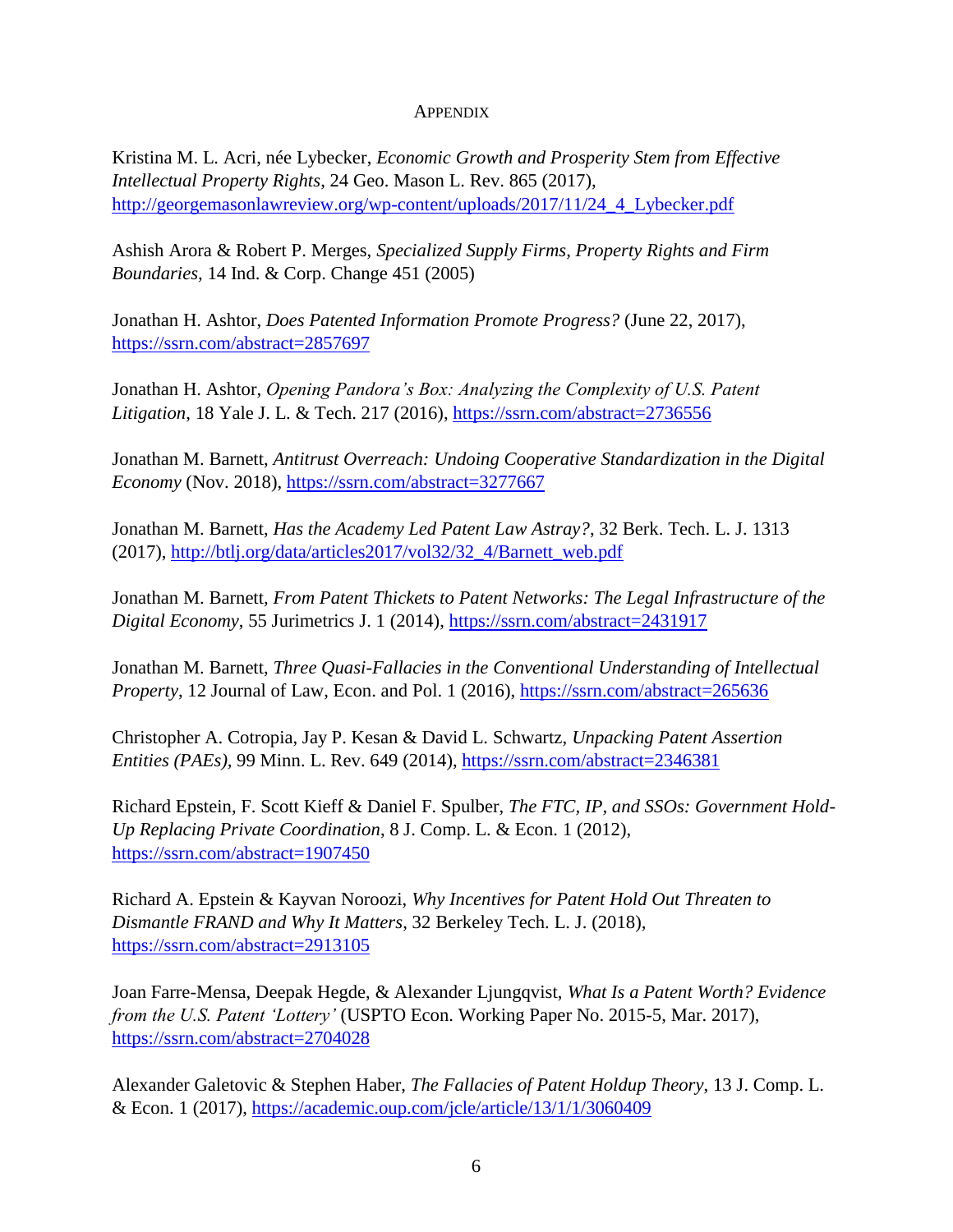Alexander Galetovic, Stephen Haber, & Lew Zaretzki, *An Estimate of the Average Cumulative Royalty Yield in the World Mobile Phone Industry: Theory, Measurement and Results* (Feb. 7, 2018), https://hooverip2.org/working-paper/wp18005

Alexander Galetovic, Stephen Haber, & Ross Levine, *An Empirical Examination of Patent Hold Up*, 11 J. Comp. L. & Econ. 549 (2015), https://academic.oup.com/jcle/article/11/3/549/800066

Douglas H. Ginsburg, Koren W. Wong-Ervin, & Joshua Wright, *The Troubling Use of Antitrust to Regulate FRAND Licensing*, CPI Antitrust Chronicle (Oct. 2015), https://www.competitionpolicyinternational.com/assets/Uploads/GinsburgetalOct-151.pdf

Douglas H. Ginsburg, Taylor M. Ownings, & Joshua D. Wright, Enjoining Injunctions: The Case Against Antitrust Liability for Standard Essential Patent Holders Who Seek Injunctions, The Antitrust Source (Oct. 2014), https://ssrn.com/abstract=2515949

Stuart J.H. Graham & Ted Sichelman, *Why Do Start-Ups Patent?*, 23 Berk. Tech. L. J. 1063 (2008), https://ssrn.com/abstract=1121224

Stuart J.H. Graham & Saurabh Vishnubhakat, *Of Smart Phone Wars and Software Patents*, 27 J. Econ. Persp. 67 (2013), http://ssrn.com/abstract=2291603

Kirti Gupta, *Technology Standards and Competition in the Mobile Wireless Industry*, 22 Geo. Mason L. Rev. 865 (2015), http://www.georgemasonlawreview.org/wpcontent/uploads/2015/06/GuptaTechStandards.pdf

Stephen Haber, *Patents and the Wealth of Nations*, 23 George Mason L. Rev. 811 (2016), https://ssrn.com/abstract=2776773

Christopher M. Holman, *The Critical Role of Patents in the Development, Commercialization and Utilization of Innovative Genetic Diagnostic Tests and Personalized Medicine*, 21 B.U. J. Sci. & Tech. L. 297 (2015), http://www.bu.edu/jostl/files/2015/12/HOLMAN\_ART\_FINALweb.pdf

Ryan T. Holte, *Trolls or Great Inventors: Case Studies of Patent Assertion Entities*, 59 St. Louis U. L.J. 1 (2014), https://ssrn.com/abstract=2426444

Albert G.Z. Hu and I.P.L. Png, *Patent Rights and Economic Growth: Evidence from Cross-Country Panels of Manufacturing Industries,* 65 Oxford Econ. Papers 675 (2013), https://academic.oup.com/oep/article-abstract/65/3/675/2362113

Keith N. Hylton, *Patent Uncertainty: Toward a Framework with Applications*, 96 B.U. L. Rev. 1117 (2016), https://ssrn.com/abstract=2714434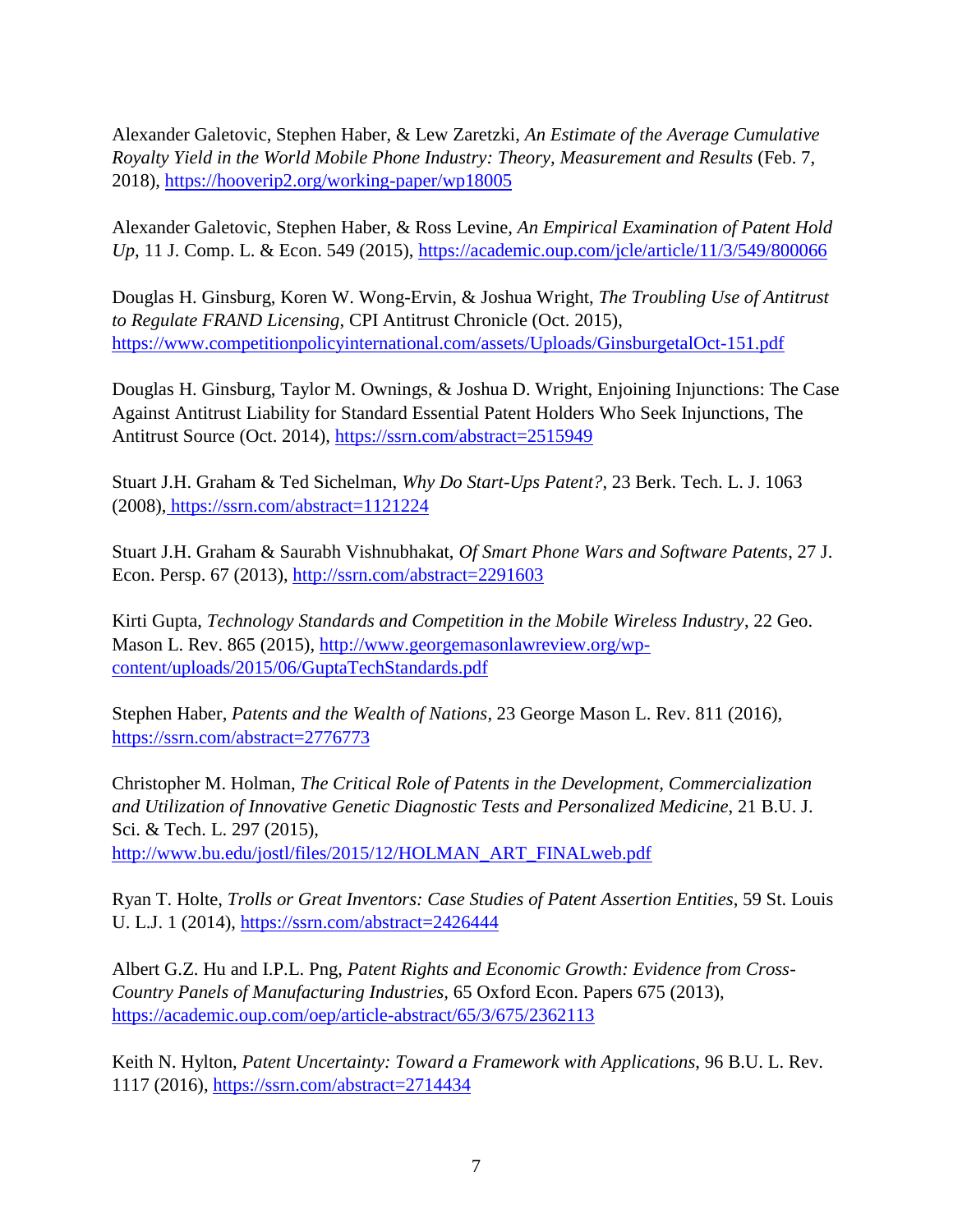B. Zorina Khan*, Trolls and Other Patent Inventions: Economic History and the Patent Controversy in the Twenty-First Century*, 21 Geo. Mason L. Rev. 825 (2014), http://www.georgemasonlawreview.org/wp-content/uploads/2014/06/Khan-WebsiteVersion.pdf

F. Scott Kieff & Anne Layne-Farrar, *Incentive Effects from Different Approaches to Holdup Mitigation Surrounding Patent Remedies and Standard-Setting Organizations*, 9 J. Comp. L. & Econ. 1091 (2013),

https://www.researchgate.net/publication/274522003 Incentive effects from different approac hes\_to\_holdup\_mitigation\_surrounding\_patent\_remedies\_and\_standard-setting\_organizations

Bruce H. Koboyashi & Joshua D. Wright, *Federalism, Substantive Preemption, and Limits on Antitrust: An Application to Patent Holdup*, 5 J. Comp. L. & Econ. 1 (2009), https://ssrn.com/abstract=1143602

Bruce H. Koboyashi & Joshua D. Wright, *The Limits of Antitrust and Patent Holdup: A Reply to Cary et al.*, 78 Antitrust L.J. 505 (2012), https://ssrn.com/abstract=2704591

Anne Layne-Farrar, *Why Patent Holdout is Not Just a Fancy Name for Plain Old Patent Infringement,* CPI North American Column (Feb. 2016),

https://www.competitionpolicyinternational.com/wp-content/uploads/2016/02/NorthAmerica-Column-February-Full.pdf

Anne Layne-Farrar, *Patent Holdup and Royalty Stacking Theory and Evidence: Where Do We Stand After 15 Years of History?,* OECD Intellectual Property and Standard Setting (Nov. 18, 2014),

http://www.oecd.org/officialdocuments/publicdisplaydocumentpdf/?cote=DAF/COMP/WD%28 2014%2984&doclanguage=en

Anne Layne-Farrar, *Moving Past the SEP RAND Obsession: Some Thoughts on the Economic Implications of Unilateral Commitments and the Complexities of Patent Licensing*, 21 Geo. Mason L. Rev. 1093 (2014),

http://www.georgemasonlawreview.org/wpcontent/uploads/2014/06/Layne-Farrar-Website-Version.pdf

Gerard Llobet & Jorge Padilla, *The Optimal Scope of the Royalty Base in Patent Licensing*, 59 J. L. & Econ. 45 (2016), https://ssrn.com/abstract=2417216

Alan C. Marco & Saurabh Vishnubhakat, *Certain Patents*, 16 Yale J.L. & Tech. 103 (2013), http://ssrn.com/abstract=2324538

Kevin R. Madigan & Adam Mossoff, *Turning Gold to Lead: How Patent Eligibility Doctrine is Undermining U.S. Leadership in Innovation*, 24 Geo. Mason L. Rev. 939 (2017), http://georgemasonlawreview.org/wpcontent/uploads/2017/11/24\_4\_Madigan\_Mossoff\_2.pdf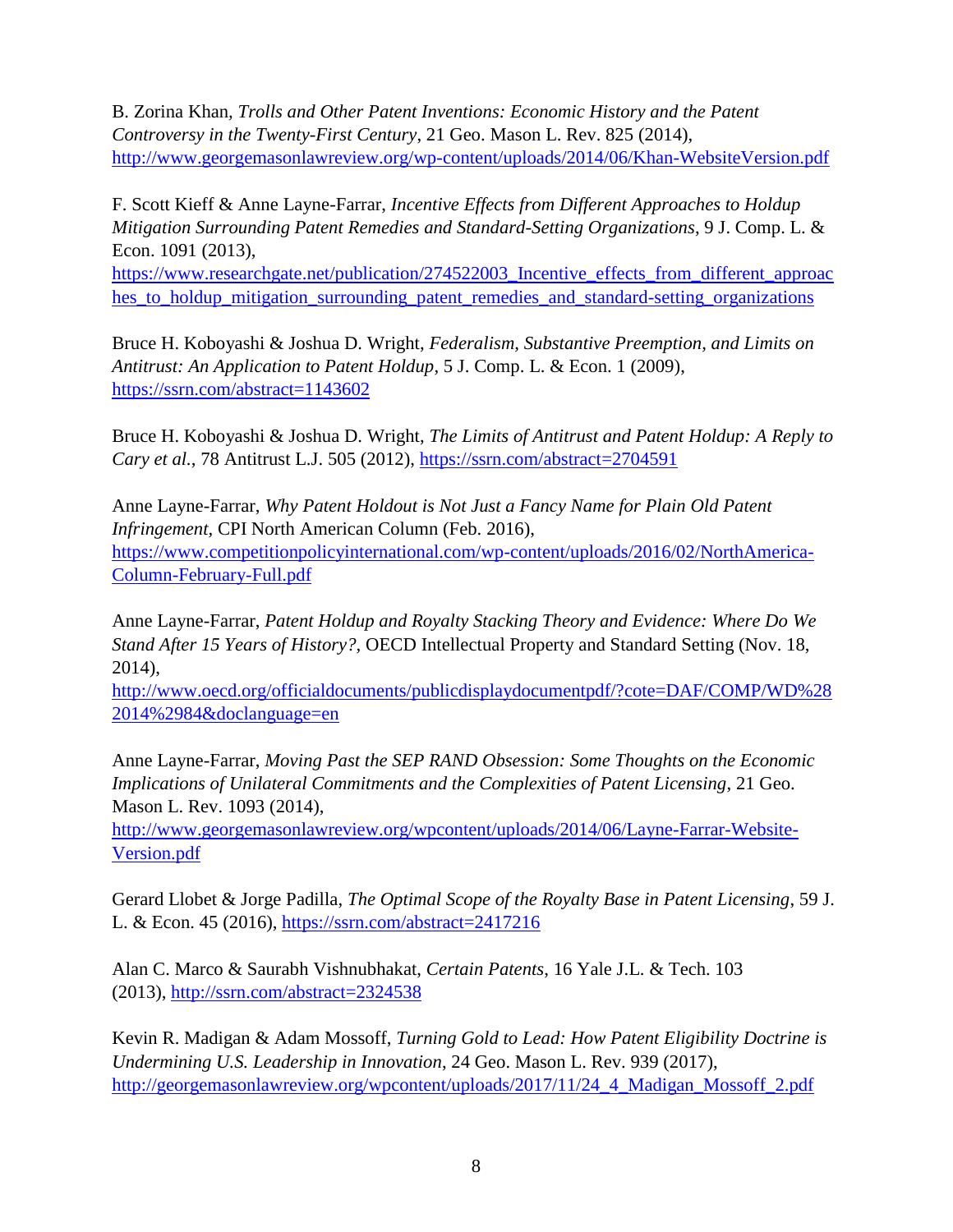Keith Mallinson, *Don't Fix What Isn't Broken: The Extraordinary Record of Innovation and Success in the Cellular Industry under Existing Licensing Practices,* 23 Geo. Mason L. Rev. 967 (2016), http://www.georgemasonlawreview.org/wp-content/uploads/Mallinson-FINAL.pdf

Keith Mallinson, *Theories of Harm with SEP Licensing Do Not Stack Up,* IP Fin. Blog (May 24, 2013), http://www.ip.finance/2013/05/theories-of-harm-with-sep-licensing-do.html

Ronald J. Mann, *Do Patents Facilitate Financing in the Software Industry?*, 83 Tex. L. Rev. 961 (2005), https://ssrn.com/abstract=510103

Jorge Padilla & Koren W. Wong-Ervin, *Portfolio Licensing to Makers of Downstream End-User Devices: Analyzing Refusals to License FRAND-Assured Standard-Essential Patents at the Component Level*, 62 The Antitrust Bulletin 494 (2017), https://doi.org/10.1177/0003603X17719762

Kristen Osenga, *Formerly Manufacturing Entities: Piercing the "Patent Troll" Rhetoric*, 47 Conn. L. Rev. 435 (2014), https://ssrn.com/abstract=2476556

Kristen Osenga, *Ignorance Over Innovation: Why Misunderstanding Standard Setting Operations Will Hinder Technological Progress*, 56 U. Louisville L. Rev. 159 (2018). https://scholarship.richmond.edu/law-faculty-publications/1502/

Kristen Osenga, *Sticks and Stones: How the FTC's Name-Calling Misses the Complexity of Licensing-Based Business Models*, 22 Geo. Mason L. Rev. 1001 (2015), https://ssrn.com/abstract=2834140

Jonathan D. Putnam & Tim A. Williams, *The Smallest Salable Patent-Practicing Unit (SSPPU): Theory and Evidence (*Sept. 2016), https://ssrn.com/abstract=2835617

David L. Schwartz & Jay P. Kesan, *Analyzing the Role of Non-Practicing Entities in the Patent System,* 99 Cornell L. Rev. 425 (2014), https://ssrn.com/abstract=2117421

Gregory Sidak, *What Aggregate Royalty Do Manufacturers of Mobile Phones Pay to License Standard-Essential Patents?,* 1 Criterion J. Innovation 701 (2016), https://www.criterioninnovation.com/articles/sidak-aggregate-royalty-to-license-standardessential-patents.pdf

Gregory Sidak, *The Antitrust Division's Devaluation of Standard-Essential Patents*, 104 Geo. L.J. Online 48 (2015), https://georgetownlawjournal.org/articles/161/antitrust-divisionsdevaluation-of/pdf

J. Gregory Sidak, *Testing for Bias to Suppress Royalties for Standard-Essential Patents*, 1 Criterion J. on Innovation 301 (2016), https://www.criterioninnovation.com/articles/sidak-biasto-suppress-sep-royalties.pdf